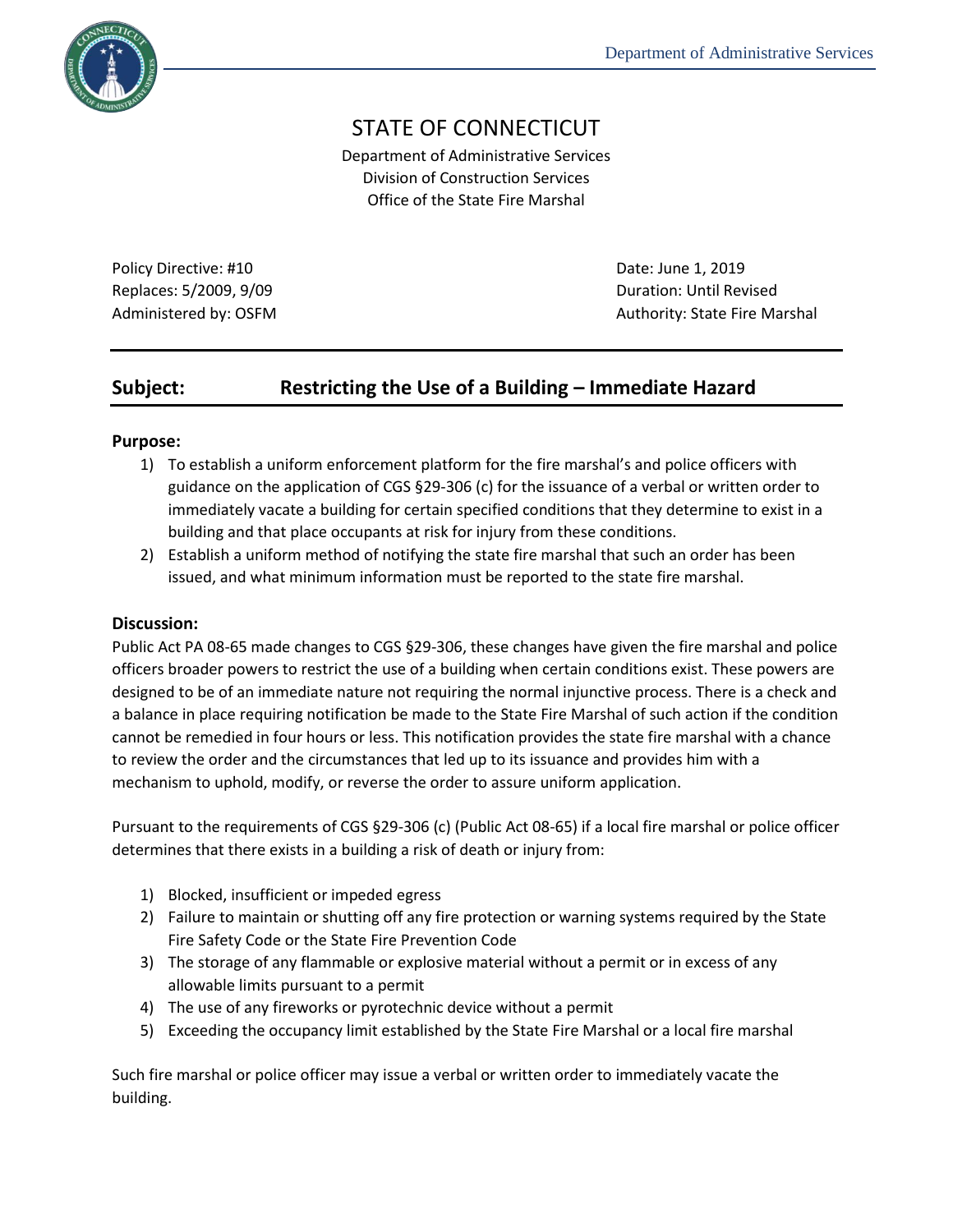

The fire marshal or police officer shall notify or submit a copy of the order to the State Fire Marshal if the fire marshal or police officer anticipates that any of the conditions specified by 1-5 above that caused the order to be issued cannot be corrected in four hours or less from the time of issuance of the order.

Pursuant to section 4 of PA 09-177 effective 10/1/2009, if the hazard cannot be abated in (4) four hours or less, the state fire marshal shall be notified and shall review the order, and after consultation with the local fire marshal or police officer determine whether to:

- 1) Uphold the order, or
- 2) Modify the order, or
- 3) Reverse the order

With any further conditions the state fire marshal deems appropriate,

A violation of the order shall be subjected to:

- 1) A fine not less than \$200.00 (two hundred dollars) or more than \$1000.00 (one thousand dollars), or
- 2) Imprisonment not more than 6 (six)months, or
- 3) Both of the above

#### **Policy:**

When a local fire marshal or police officer utilizes the power authorized by CGS §29-306 (c), and if the conditions cannot be remedied in four hours or less, such official shall immediately notify the state fire marshal of their actions. If this notification is to be made during normal business hours (M-F 8:00 am – 4:00 pm) contact the Fire and Explosion Investigation Unit at 1-800-842-0200 or the Office of State Fire Marshal at 860-713-5750. Requests after business should be made to the Fire and Explosion Investigation Unit at by calling Headquarters Messaging Center at 1-800-842-0200 (24 hours).

Notifications shall include at a minimum, the following:

- 1) The name of the establishment.
- 2) The address of the establishment.
- 3) The name of the local fire marshal or police officer issuing the order.
- 4) The circumstances that led up to the issuance of the order.
- 5) If an incident occurred to summon the local fire or police department.
- 6) If any injuries or fatalities have occurred.

Upon notification to either the Message Center or the Office of the State Fire Marshal, the duty sergeant of the Fire and Explosion Investigation Unit, will immediately contact the notifying agency to determine the nature of the action taken. If the Duty Sergeant deems either appropriate or necessary, a staff